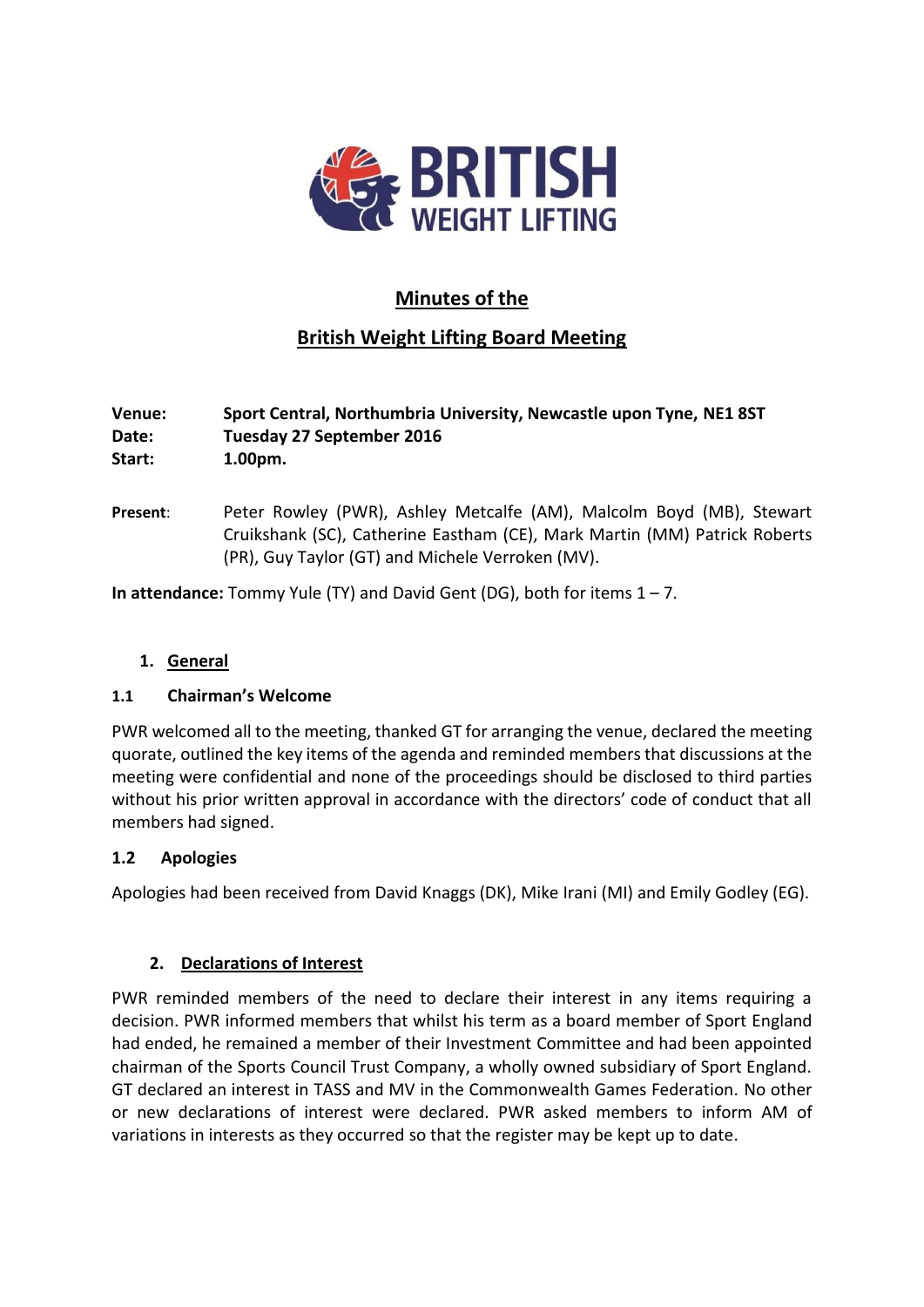# **3. Minutes of the meeting on 10 June 2016 and matters arising**

The minutes of the Board meeting held on 10 June 2016 circulated previously were agreed as read and approved for posting on the website. There were no matters arising not appearing elsewhere on the agenda. CE reminded members that both MI and MV had volunteered to act as equality champions.

# **4. Decisions taken outside the Board Meeting**

Members noted the approval of the Financial Statements of the company and its wholly owned subsidiary World Class Lifting Ltd. for the year ended 31 March 2016 on 9 September 2016.

PWR reminded members of his emails of 12 July 2016 and 29 August 2016, thanked those members who had expressed an interest in the role of Lead Non-Executive Director and asked that the minutes record that MV had accepted his invitation to take up the position.

# **5. Minutes and recommendations from sub-committees**

CE, GT and PR updated members on respective committee matters.

In particular, GT commented upon the Performance Committee's selections for Rio and team manager for the Commonwealth Games, the relevant criteria thereto, the central programme, the likelihood of 8 funded athletes (currently 6) wef 1 April 2017, qualifying standards for the Commonwealth Games 2018, regional squads and the need for a developed England pathway.

CE reported upon the Development Committee's scrutiny, challenge and subsequent support for the Sport England submission to be discussed under item 7 and membership retention/recruitment.

PR reported upon the Finance and General Purposes Committee's considerations upon the draft Financial Statements (approved subsequently by the board on 9 September 2016), management accounts, haysmacintyre's seminar on internal audit and cyber risk, revisions to the risk policy, guidance notes and register for approval under item 9, the complaints log for consideration under agenda item 11g, the forthcoming mandatory governance code and related amendments to the Article of Association.

#### **6. Performance and UK Sport update**

TY spoke to his PowerPoint presentation on the themes of Rio, Tokyo, Development, Pathway and the Commonwealth Games.

In the Olympic Games, Rebekah Tiler (selected ahead of Zoe Smith, who sustained a shoulder injury at the British Championships), was the youngest athlete in the 69kg class and equalled her personal best with a total of 227kg, 5kg more than her total which secured 2016 European Championship bronze, finishing 10<sup>th</sup>. Sonny Webster lifted 333kg to finish 14<sup>th</sup>, 13kg less than his British Championship performance which gained him selection. In the Paralympics, Ali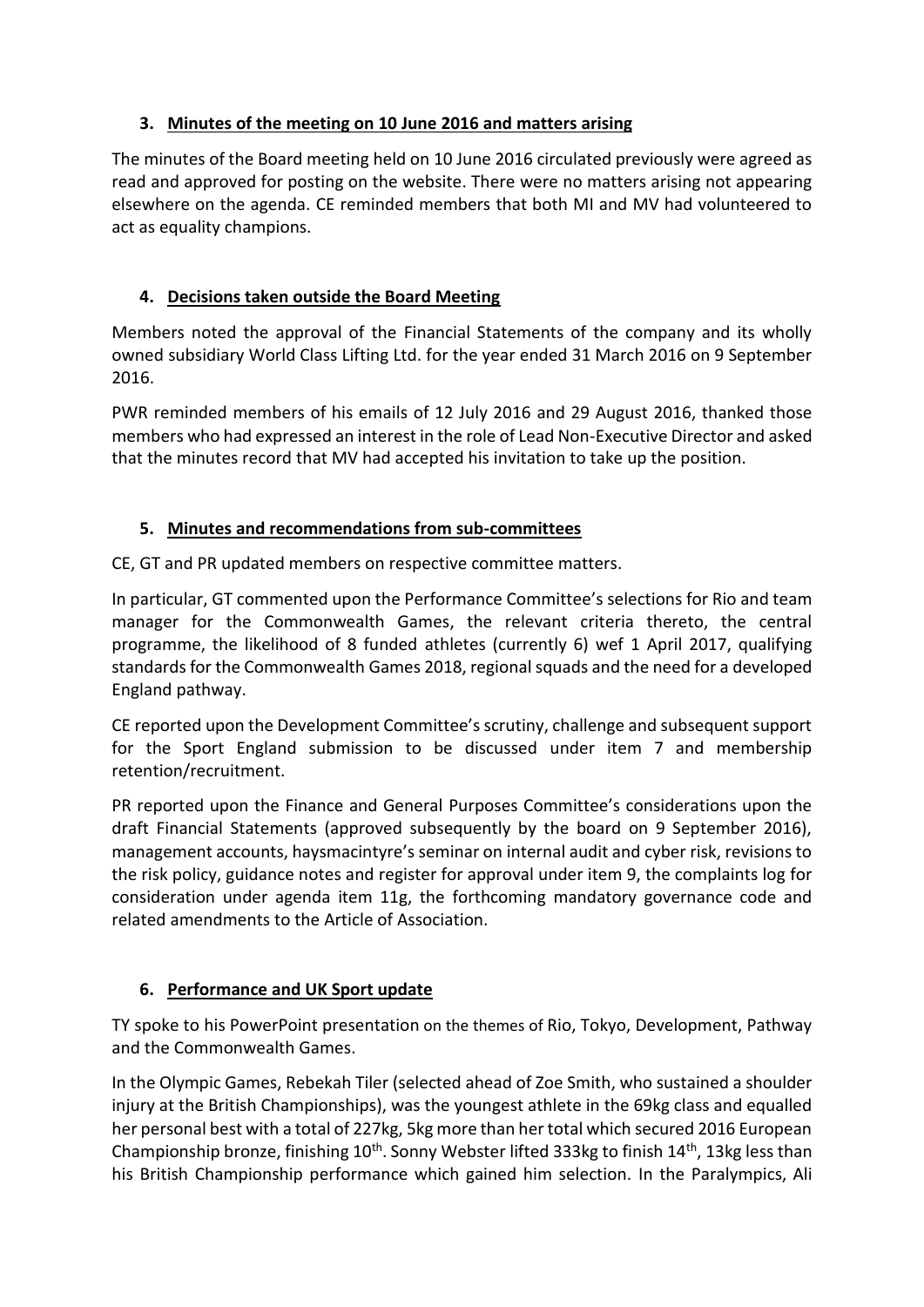Jawad won silver, Zoe Newson, bronze (achieving a PB and lifting 14kg more than her bronze medal performance in London), whilst Michael Yule and Natalie Blake finished 6<sup>th</sup> in their categories. UK Sport's provisional conclusions upon these very satisfactory better-than-target outcomes are that our Tokyo submissions are accepted provisionally without the need for a panel presentation (subject to some variations by 17 October), but as a Band 4 sport, the funding is uncertain and a decision on an indicative combined budget of £2.5m for Powerlifting and for a women's team of 8 able bodied weight lifters will not be made until 7 December, which if confirmed will require a stretch target of medal to top 6 performance in Olympic Weightlifting and 1 to 2 medals in IPC Powerlifting.

TY summarised young lifters' performances at the European Youth Championships and updated members upon the Pathway Development Curriculum, the BWL Talent Pathway and the new qualification procedure for the Commonwealth Games, which with 1 lifter per country per weight category would require development of a more focused and more competitive culture on very limited funding.

Following TY's responses to various observations and questions from board members, GT asked that the board's thanks be recorded to TY, the individual lifters, coaches and support team for the progress made during the Rio funding cycle and the successful outcomes.

EG had, through TY asked the board to consider and note athletes' concerns as to the implications and frustrations with lingering IOC and IWF deliberations around historic, current and pending doping decisions in the sport. A number of initiatives to lobby various organisations were offered and considered by the board, following which **it was agreed that AM and PWR would write to EG to confirm BWL's support for performance athletes, seek to influence international bodies as far as our voting allocation would allow and that MV and PWR would offer to meet with EG to allay concerns.**

# **7. Sport Development, Coach Education and Sport England Review**

AM summarised several scoping meetings with Sport England to establish mutual understanding of our market and audience, following which Sport England had indicated that they would solicit an application for a funding range, subject to the submission of a detailed strategy and indicative budget for the period commencing 1 April 2017. DG then took the board through the development of the draft strategy since the last meeting on 10 June based upon the very encouraging findings of the market mapping research undertaken by Sheffield Hallam University through a Sport England grant and how we would engage the core market assessed as 60k (lower than that required and recorded by APS). Following endorsement of the strategy by CE and MB, **it was agreed that management would submit an appropriate application on the basis of a core market of 60k and a bid of up to £2.9m to Sport England by 31 October 2016.**

DG then updated the board on developments in coach education and learning, progress in development of the sport and safeguarding. Members noted the Northern Division's continuing disengagement and preference not to participate in the forthcoming English regions' meeting on 10 October and the continuing difficulties in the South-West to organise and represent.

TY and DG left the meeting.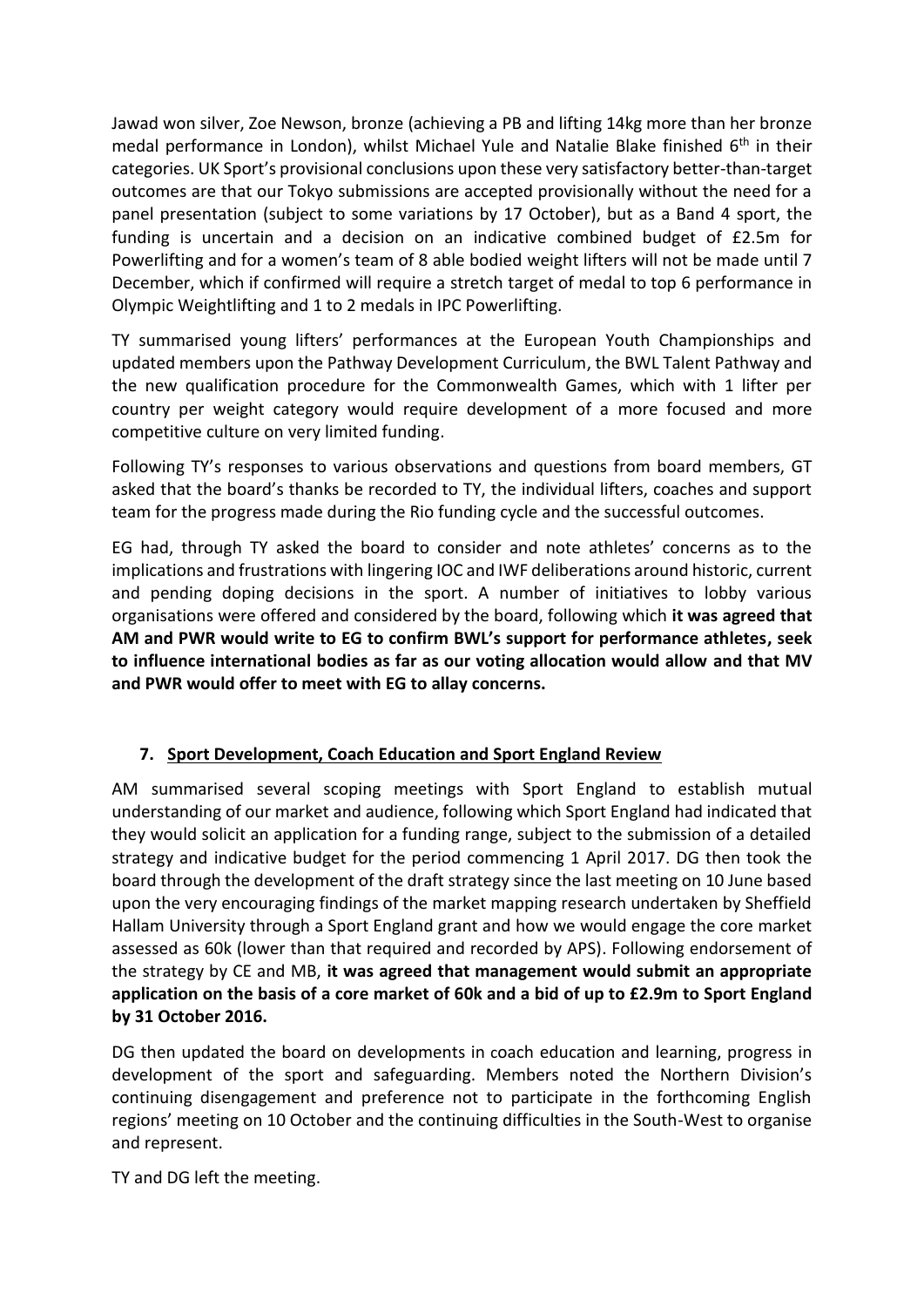## **8. Finance Matters and Update**

MM referred to the papers circulated previously and the summary slides in the PowerPoint presentation. Members noted that following approval on 9 September 2016, the statutory accounts had been filed at Companies House.

Members noted the adverse variance for the 5 months to 31 August 2016, attributable to lower than budgeted course revenues, unanticipated expenditure pertaining to the British Championships and pathway funding in June, but better than budget months otherwise. The revised forecasted outcome for the full year and satisfactory cash flow were noted. PWR reiterated on behalf of the board the need for budget holders to be accountable for their areas of responsibility and to take up the offer of MM and himself to provide training as necessary.

## **9. Risk register**

PR referred members to his update under agenda item above, the risk policy, guidance notes and register circulated previously and invited comments. Members' questioned ratings pertaining to doping, cyber and information risks, following which **the risk policy, guidance notes and register were approved.**

CE commented upon the desirability of managing crisis and issues communications proactively and offered to bring a paper to board for the December meeting.

#### **10. CEO's update**

AM's comprehensive report circulated previously for information only was noted.

MV left the meeting.

#### **11. Board matters**

#### **11a. UKS /Sport England off-line self-assurance Governance Audit**

AM outlined the offline self-assurance process, requiring a Board review, including the supply of all evidence (a full compendium of BWL external, internal and operational policies and documents) that the Executive rely upon and Board approval thereof for submission to UK Sport and Sport England by 31 October. Following discussion, **it was agreed that AM would populate the template and provides all supporting evidence to the Chairman to scrutinise and sign off on behalf of the Board in time for the deadline, reporting back to members as necessary.**

#### **11b. Changes to BWL Articles**

PWR referred to the paper and attendant appendix circulated previously updating members on discussions with legal advisors as to the changes necessary to the current Articles of Association pursuant to the forthcoming mandatory governance code and general updating.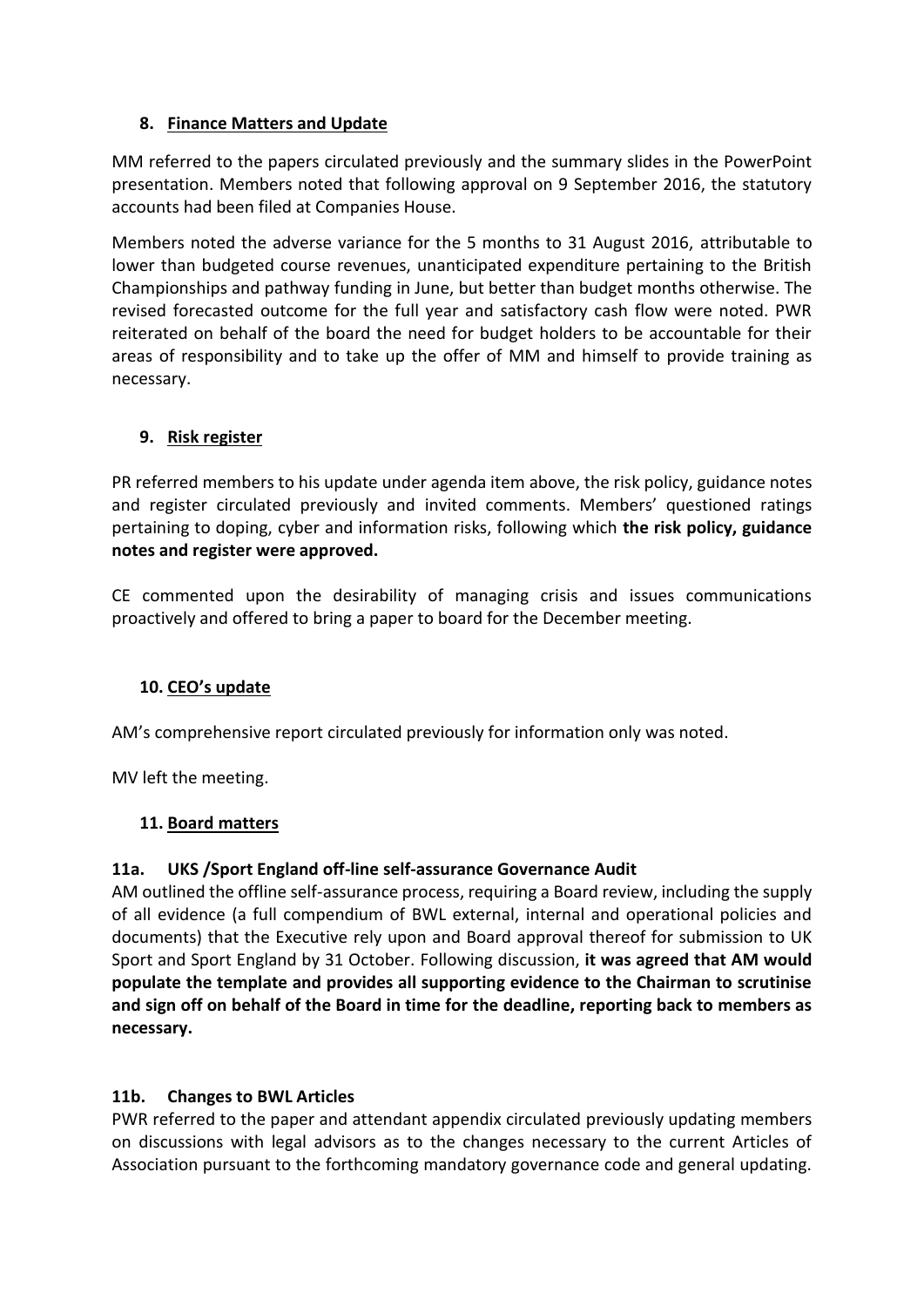Following discussion, **the proposed changes were agreed** and in particular, **it was confirmed that independent board members should also be members of BWL and that provisions for sub-committees and subsidiary companies should be as flexible as possible. PWR was authorised to continue to liaise with Emma Mason Squire Patton Boggs and circulate a revised set of Articles to be recommended by the board at the December meeting for members' approval at an Extraordinary General Meeting on a date to be decided.**

## **11c. Status of Regions**

Dealt with under item 7.

## **11d. BWL Strategy 2017-21**

Dealt with under item 7.

## **11e. UK Sport/Sport England's Governance Code**

PWR declared an interest and informed members that he had continued to be consulted and included in development of the draft code which had been approved by Sport England's board on 20 September, was likely to have been approved by UK Sport's board on 22 September and that thereafter following final sign off by the joint steering group would be disseminated in October. The Code will build upon the Charter published in May, will be principles based and applied on a tiered approach, with the degree of prescription dependent upon the duration and nature of the funding that an organisation receives. Subject to amendment to current Articles, it was anticipated that BWL would be compliant.

#### **11f. Board Update & Appointments**

PWR updated members on the response to the advertisement for an independent nonexecutive director and that following initial sifting, MV, AM and he would interview 3 shortlisted candidates in London on 1 November. It was hoped that a preferred candidate may be appointed by the next meeting in December.

#### **11g. Complaint's Log**

PWR referred to the complaints log circulated previously and reported that he had corresponded with a complainant disappointed at not being selected as team manager for the Commonwealth Games.

#### **11h. Forward Agenda**

The forward agenda circulated previously was noted. AM would proffer suitable dates for 2017 and seek views upon the desirability of an additional meeting specific to strategic matters in May or June 2017.

#### **11i. AGM – 16 October 2016**

PWR updated members upon arrangements for the AGM, encouraging all members to attend or provide their proxy vote.

#### **12. Any Other Business**